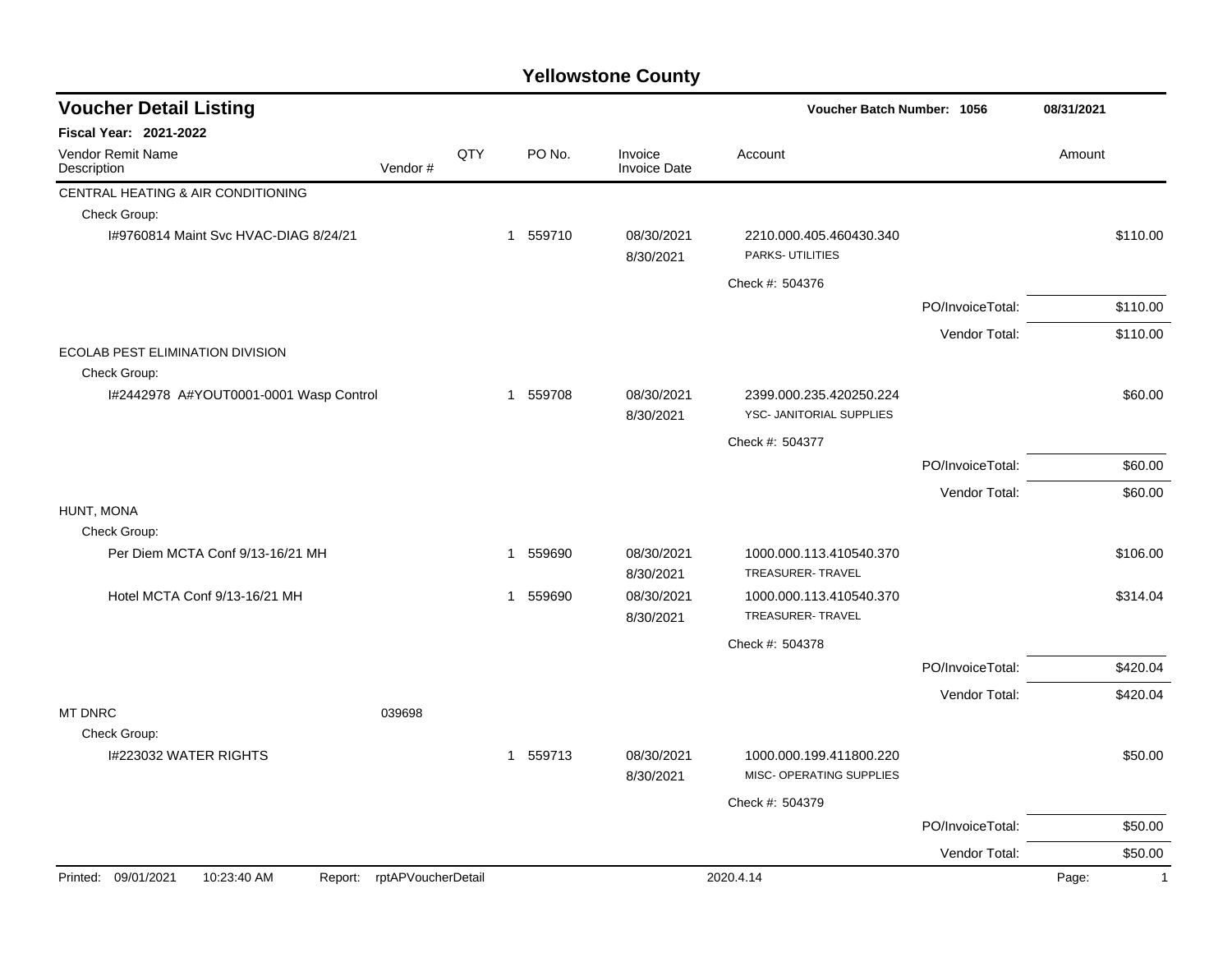## **Yellowstone County**

| <b>Voucher Detail Listing</b>                  |                    |     |          |                                | Voucher Batch Number: 1056                        |                  | 08/31/2021              |
|------------------------------------------------|--------------------|-----|----------|--------------------------------|---------------------------------------------------|------------------|-------------------------|
| Fiscal Year: 2021-2022                         |                    |     |          |                                |                                                   |                  |                         |
| <b>Vendor Remit Name</b><br>Description        | Vendor#            | QTY | PO No.   | Invoice<br><b>Invoice Date</b> | Account                                           |                  | Amount                  |
| NORTHWESTERN ENERGY                            | 045035             |     |          |                                |                                                   |                  |                         |
| Check Group:                                   |                    |     |          |                                |                                                   |                  |                         |
| A#0251977-5 217 N 27TH 8/20/21                 |                    |     | 1 559707 | 08 / 30 / 2021<br>8/30/2021    | 1000.000.145.411200.341<br>FACILITIES-ELECTRICITY |                  | \$18,290.84             |
|                                                |                    |     |          |                                | Check #: 504380                                   |                  |                         |
|                                                |                    |     |          |                                |                                                   | PO/InvoiceTotal: | \$18,290.84             |
| Check Group:                                   |                    |     |          |                                |                                                   |                  |                         |
| A#0256620-6; 523 Eagle Rock 8/23/21            |                    |     | 1 559714 | 08/30 /2021                    | 2525.000.000.430260.362                           |                  | \$16.61                 |
|                                                |                    |     |          | 8/30/2021                      | RSID 523 LIGHTING MAINT & REPAIRS                 |                  |                         |
| A#0256621-4 523 Eagle Rock 8/23/21             |                    |     | 1 559714 | 08/30 /2021                    | 2525.000.000.430260.362                           |                  | \$83.08                 |
|                                                |                    |     |          | 8/30/2021                      | RSID 523 LIGHTING MAINT & REPAIRS                 |                  |                         |
| A#0256630-5 542 McCord Sub 8/23/21             |                    |     | 1 559714 | 08/30 /2021                    | 2531.000.000.430260.362                           |                  | \$137.38                |
|                                                |                    |     |          | 8/30/2021                      | RSID 542 LIGHTING MAINT & REPAIRS                 |                  |                         |
|                                                |                    |     |          |                                | Check #: 504380                                   |                  |                         |
|                                                |                    |     |          |                                |                                                   | PO/InvoiceTotal: | \$237.07                |
|                                                |                    |     |          |                                |                                                   | Vendor Total:    | \$18,527.91             |
| SMITH FUNERAL CHAPEL                           | 005690             |     |          |                                |                                                   |                  |                         |
| Check Group:                                   |                    |     |          |                                |                                                   |                  |                         |
| COVA BURIAL BENEFIT LAWRENCE D HEISER 8/3/21   |                    |     | 1 559711 | 08/30/2021                     | 1000.000.199.450200.396                           |                  | \$250.00                |
|                                                |                    |     |          | 8/30/2021                      | MISC- FUNERAL EXPENSE/BURIALS                     |                  |                         |
|                                                |                    |     |          |                                | Check #: 504381                                   |                  |                         |
|                                                |                    |     |          |                                |                                                   | PO/InvoiceTotal: | \$250.00                |
| Check Group:                                   |                    |     |          |                                |                                                   |                  |                         |
| COVA BURIAL BENEFIT ARTHUR C KRANTZ JR 8/12/21 |                    |     | 1 559712 | 08/30 /2021                    | 1000.000.199.450200.396                           |                  | \$250.00                |
|                                                |                    |     |          | 8/30/2021                      | MISC- FUNERAL EXPENSE/BURIALS                     |                  |                         |
|                                                |                    |     |          |                                | Check #: 504381                                   |                  |                         |
|                                                |                    |     |          |                                |                                                   | PO/InvoiceTotal: | \$250.00                |
|                                                |                    |     |          |                                |                                                   | Vendor Total:    | \$500.00                |
| TERRELL'S OFFICE MACHINES INC                  |                    |     |          |                                |                                                   |                  |                         |
|                                                |                    |     |          |                                |                                                   |                  |                         |
| Printed: 09/01/2021<br>10:23:40 AM<br>Report:  | rptAPVoucherDetail |     |          |                                | 2020.4.14                                         |                  | $\overline{2}$<br>Page: |